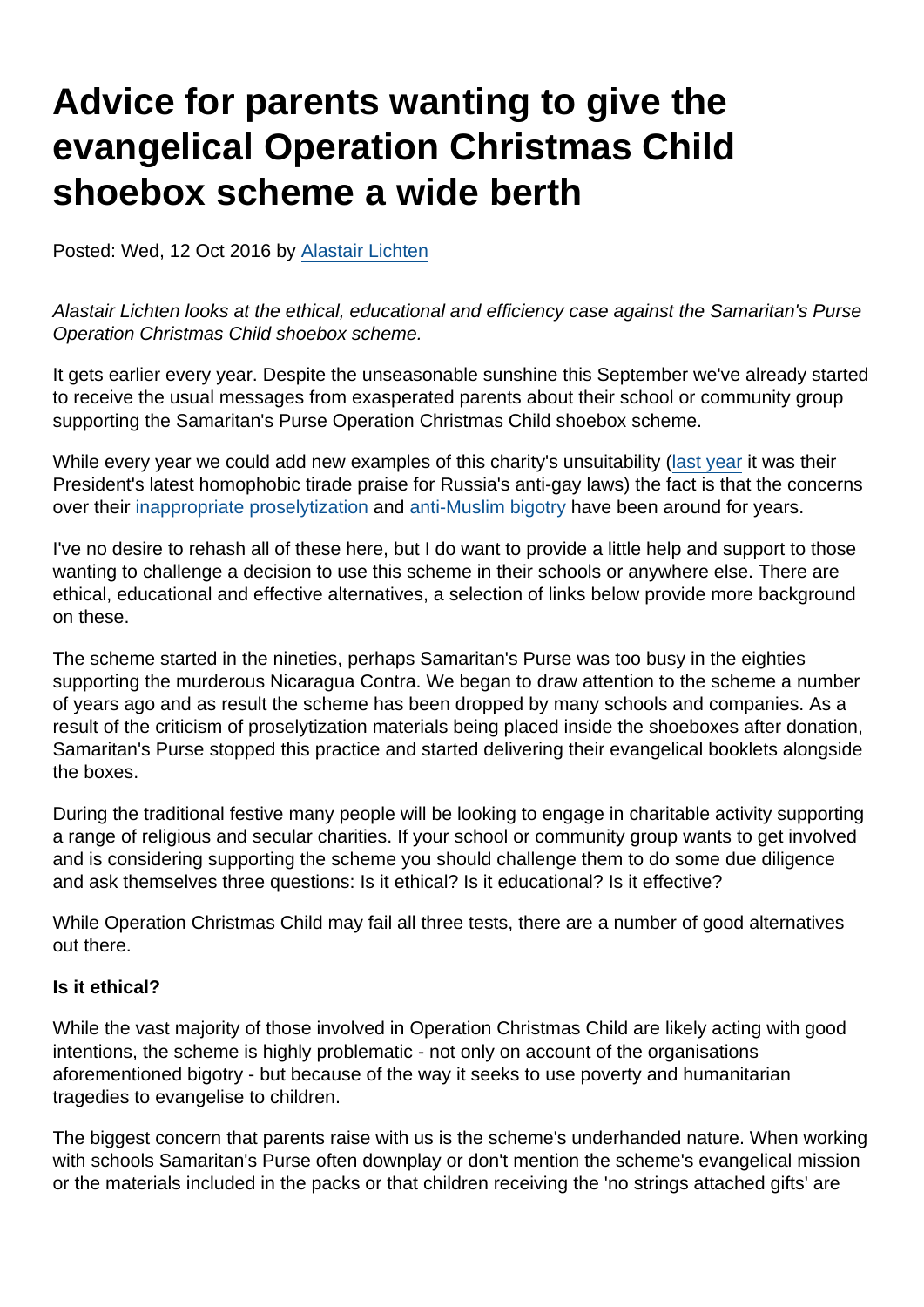encouraged to attend Bible courses.

In 2001 Samaritan's Purse was under contract to deliver US aid to the victims of the El Salvador earthquake. Residents of several villages reported that they needed to sit through a half hour prayer meeting before receiving assistance.

Following such criticisms Samaritan's Purse claim that such practices no longer happen, but even when explicit links aren't made between the aid and conversion / religious participation, the link is strongly implied and a social pressure is created.

Almost all schools and community groups will have a statement of values. Ask them if Operation Christmas Child is consistent with these.

Last year Girlguiding UK confirmed to the NSS that it didn't support the Samaritan's Purse Operation Christmas Child initiative, and that it would be encouraging Girlguiding groups to only support fundraising initiatives that are in accordance with their values of "inclusive, fun, caring, empowering, challenging and inspiring".

#### Is it educational?

Many schools naïvely get involved in the scheme because they want their pupils to learn about charitable giving and the wider world. Most reputable aid agencies and development charities are able to provide schools with educational materials about their work.

By comparison, Samaritan's Purse often deliver collective worship, assemblies or even RE classes on the 'true meaning of Christmas' and their view of the Christian nature of charity.

#### Is it effective?

While it may make you feel good, filling shoeboxes with plastic trinkets to send overseas is an horrendously inefficient way to give to charity. Reputable charities usually seek to convert physical donations into money, because money can be used far more efficiently. Shoebox schemes are a bad idea and no major aid agency supports them. They are the charitable equivalent of untrained volunteers turning up in disaster areas, even if well intentioned they mostly just get in the way of professionals who would have far rather have the price of a plane ticket to spend on supplies.

Personally on all these tests I would support [Oxfam Unwrapped](https://www.oxfam.org.uk/shop/oxfam-unwrapped/) or [Good Gifts](https://www.goodgifts.org/browse-categories/education.html) who provide practical help directly to those in need. Both websites and Oxfam's materials for schools are a good way of learning how different donations can make a direct difference in the UK and developing countries. Other members have suggested [Plan UK](http://www.plan-uk.org/sponsor-a-child/), who work with the world's poorest children and [Save the Children,](http://www.savethechildren.org.uk/) who carry out vital work saving children's lives across the world.

#### See also:

Our campaigns director Stephen Evans on challenging the scheme and finding more effective ways to give [Operation Christmas Child: Christian fundamentalism, gift-wrapped](https://www.secularism.org.uk/blog/2015/11/operation-christmas-child--christian-fundamentalism-gift-wrapped)

An overview of many of the scheme's problems, 'no strings attached' proselytizing and neocolonialism [Operation Christmas Child](https://www.secularism.org.uk/blog/2014/11/operation-christmas-child)

A parent's perspective on learning of the scheme's underhanded nature and successfully challenging it in their school [Enticing children to evangelism with toys: Samaritan's Purse](https://www.secularism.org.uk/blog/2012/10/enticing-children-to-evangelism-with-toys--samaritans-purse-shoebox-scheme) [shoebox scheme.](https://www.secularism.org.uk/blog/2012/10/enticing-children-to-evangelism-with-toys--samaritans-purse-shoebox-scheme)